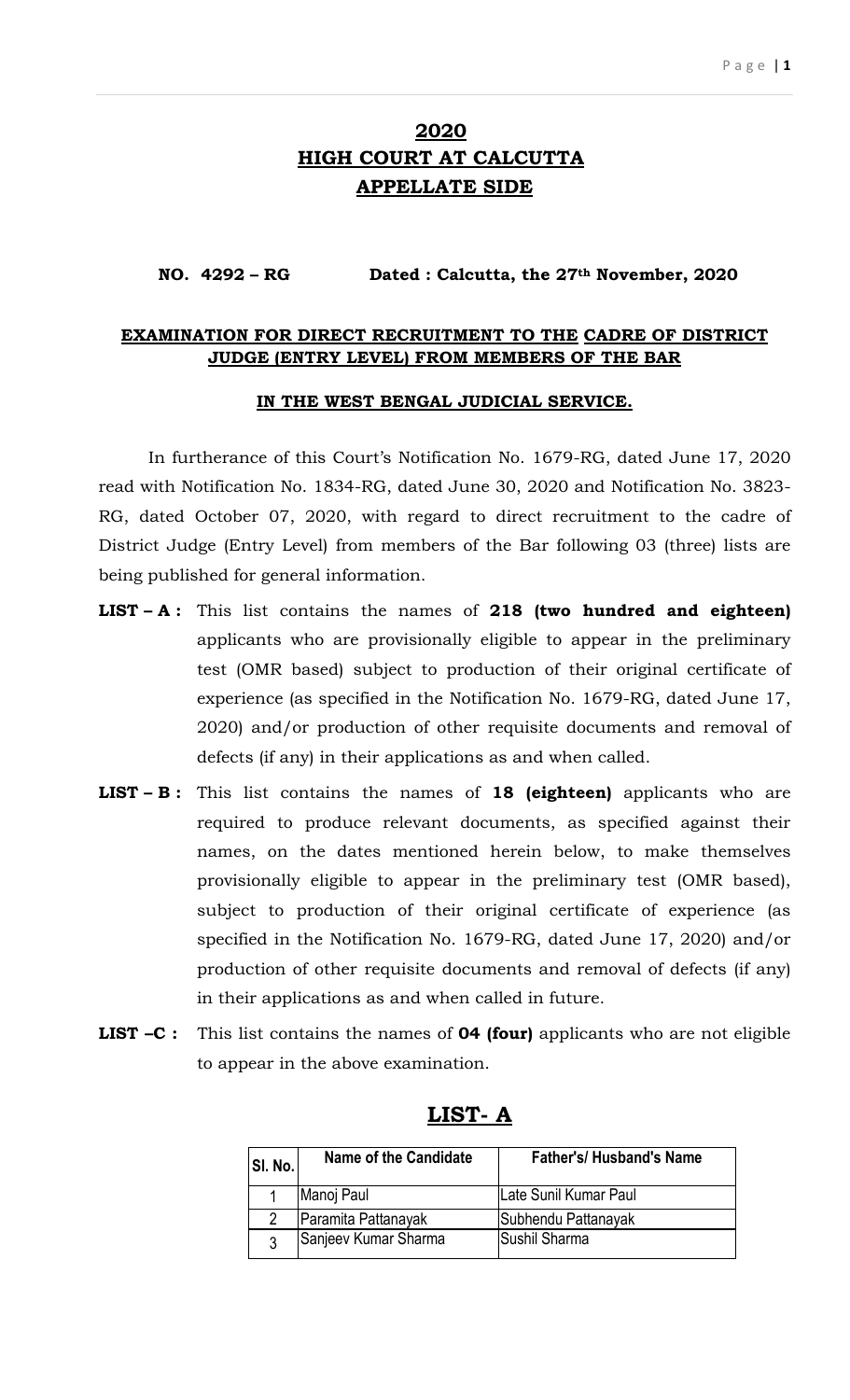| SI. No.        | <b>Name of the Candidate</b> | <b>Father's/Husband's Name</b>  |
|----------------|------------------------------|---------------------------------|
| 4              | Barnali Chattopadhyay        | Nil Kamal Chattopadhyay         |
| 5              | Amir Safique Molla           | LateAnsar Ali Molla             |
| 6              | Dr. Samir Kumar Shaw         | Late Birju Lal Shaw             |
| $\overline{7}$ | Bodhisattwa Chatterjee       | Amal Kumar Chatterjee           |
| 8              | Nabin Kumar Sao              | Arjun Kumar Sao                 |
| 9              | Soumik Mukherjee             | Late Shankar Prosad Mukherjee   |
| 10             | Pawan Kumar Gupta            | Late Shambhu Nath Gupta         |
| 11             | <b>Manturam Das</b>          | Late Dulal Chandra Das          |
| 12             | Bhrigunath Yadav             | <b>Bharat Yadav</b>             |
| 13             | Jitendra Kumar Pandey        | Hari Ram Pandey                 |
| 14             | Surya Deo Singh              | Late Randhir Singh              |
| 15             | Pranab Kar                   | Asit Kar                        |
| 16             | Firoz Ahmad                  | Lt. Tajommul Hussain            |
| 17             | Indrajit Banerjee            | Maniklal Banerjee               |
| 18             | Ravi Kumar Shah              | Late Deo Narayan Shah           |
| 19             | Pawan Kumar Gupta            | Shankar Prasad Gupta            |
| 20             | Rajib Biswas                 | Lt. Amiya Biswas                |
| 21             | Amit Kumar Singh             | Suresh Prasad Singh             |
| 22             | Kailash Dutta                | Bansha Gopal Dutta              |
| 23             | Nilanjana Das                | Lt. Alok Ranjan Das             |
| 24             | Anindita Mukherjee           | Arun Kumar Mukherjee            |
| 25             | Subhajit Chattopadhyay       | Dr. Saibal Chattopadhyay        |
| 26             | <b>Prashant Agarwal</b>      | Uma Shankar Agarwal             |
| 27             | <b>Basab Shaw</b>            | Late Bilash Behari Shaw         |
| 28             | Deepak Kumar Sharma          | Late Suresh Kumar Sharma        |
| 29             | Debangan Bhattacharjee       | Late Manas Ranjan Bhattacharjee |
| 30             | Benedita Pahan               | <b>Bishnu Pahan</b>             |
| 31             | Chaitali Manna               | Tarapada Manna                  |
| 32             | Sharmila Nath                | Late Shanti Ranjan Nath         |
| 33             | Soma Ghosh                   | <b>Haridas Ghosh</b>            |
| 34             | <b>Baby Mistry</b>           | <b>Adhir Mistry</b>             |
| 35             | Rumpa Ray                    | Chandan Kumar Saha              |
| 36             | Ratan Chandra Roy            | Bhabendra Nath Roy              |
| 37             | Supratim Bhattacharya        | Madhusudan Bhattacharya         |
| 38             | Ranjana Chatterjee           | Late Madhusudan Chatterjee      |
| 39             | Suman Chatterjee             | Swapan Chatterjee               |
| 40             | Smita Chatterjee             | Sudipto Ghatak                  |
| 41             | Chinmoy Samaddar             | Meghnad Samaddar                |
| 42             | Anupom Ghosh                 | Narendra Chandra Ghosh          |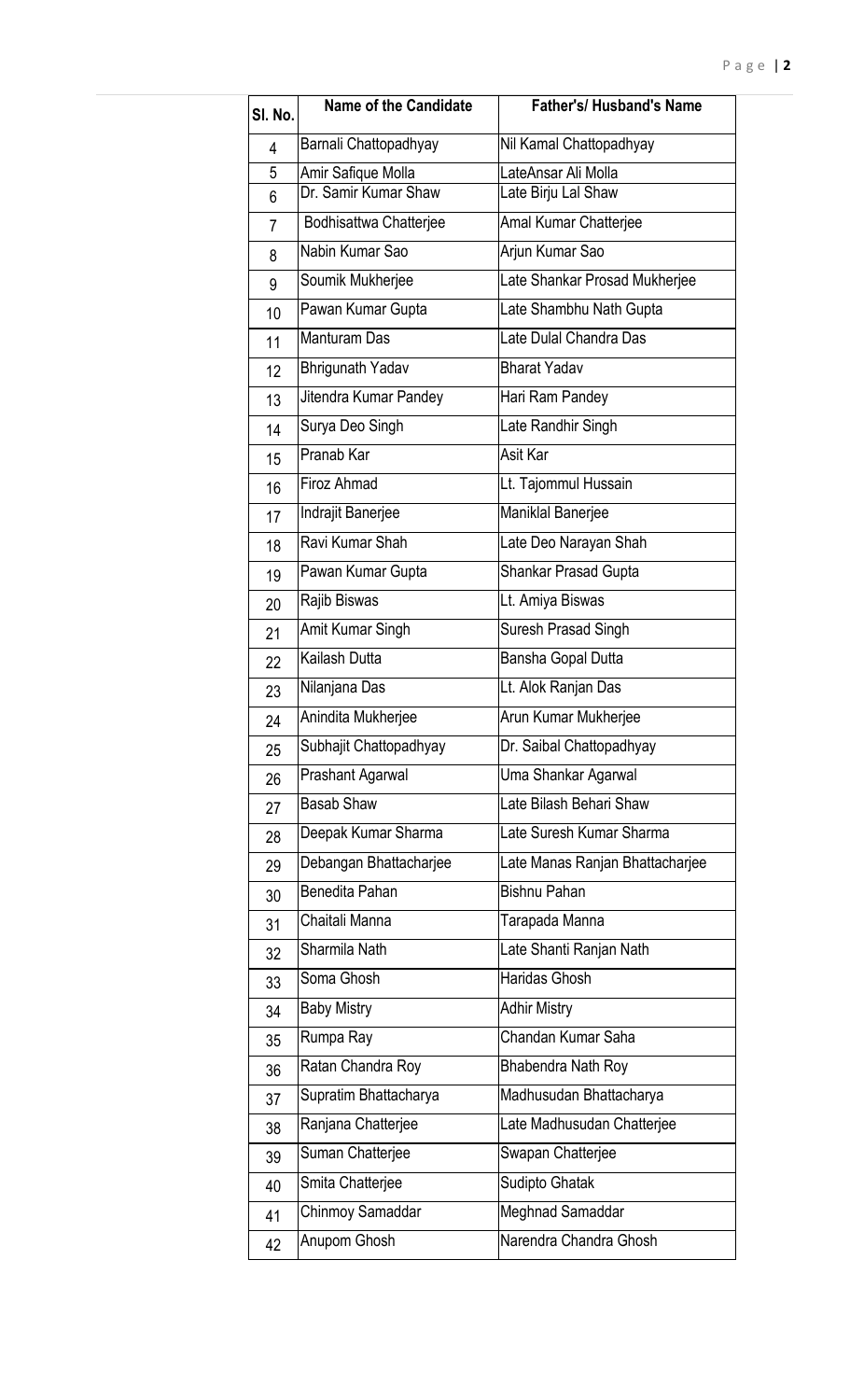| SI. No. | <b>Name of the Candidate</b> | <b>Father's/ Husband's Name</b>        |  |
|---------|------------------------------|----------------------------------------|--|
| 43      | Pratik Bhattacharyya         | Prasanta Bhattacharyya                 |  |
| 44      | Saptarshi Guha               | Late Rathindra Nath Guha               |  |
| 45      | Birendra Pathak              | Late Maheshwar Pathak                  |  |
| 46      | Janhabi Basu Roy Chowdhury   | Late Sujit Kumar Basu Roy<br>Chowdhury |  |
| 47      | Soumitra Sinha Sarkar        | Late Pranhari Sinha Sarkar             |  |
| 48      | Sukanya Bhattacharya         | Late Bidyut Kumar Bhattacharya         |  |
| 49      | Mridul Kanti Sasmal          | Late Umapada Sasmal                    |  |
| 50      | Satyanarayan Majhi           | Late Dharampal Majhi                   |  |
| 51      | Subhabrata Chowdhury         | Raj Narayan Chowdhury                  |  |
| 52      | Sk Abul Hassan               | Sk Nasiruddin                          |  |
| 53      | Arindam Biswas               | Late Bimalendu Biswas                  |  |
| 54      | Sandip Das Adhikary          | Late Barun Kumar Das Adhikary          |  |
| 55      | Sk Jahidul Islam Mondal      | <b>Sk Abdur Rouf Mondal</b>            |  |
| 56      | Sovan Kumar Dutta            | Ashoke Kumar Dutta                     |  |
| 57      | Bikas Ray                    | Jaydeb Ray                             |  |
| 58      | Soumik Ray                   | Tapas Kumar Ray                        |  |
| 59      | Sankar Kumar Das             | Dulal Krishna Das                      |  |
| 60      | Partha Sarathi Mukherjee     | Parbati Charan Mukherjee               |  |
| 61      | Tandrima Chakrabarti         | Late Bhaskar Chakrabarti               |  |
| 62      | Rekha Shaw                   | Late Raghubir Shaw                     |  |
| 63      | Debu Chowdhury               | Lalan Chowdhury                        |  |
| 64      | Arun Kumar Das               | Ajit Kumar Das                         |  |
| 65      | Apurba Das                   | <b>Adhir Das</b>                       |  |
| 66      | Sanjay Barman                | Kushuram Barman                        |  |
| 67      | Jyotirmoy Barman             | Tarini Kanta Barman                    |  |
| 68      | Mita Bag Dey                 | Nemai Chandra Bag                      |  |
| 69      | Seshadri Dubey               | Late Himadri Dubey                     |  |
| 70      | Shrinivas Prasad Shah        | Kanhaiya Prasad Shah                   |  |
| 71      | Ratna Das                    | Arun Kumar Das                         |  |
| 72      | Mithu Bhattacharya           | Arun Kr. Bhattacharya                  |  |
| 73      | Tuhin Subhra Raut            | Asit Baran Raut                        |  |
| 74      | Bikash Chandra Das           | <b>Bidhu Bhusan Das</b>                |  |
| 75      | Sazzad Ali Khan              | Amzad Ali Khan                         |  |
| 76      | Abul Hasan                   | Late Abdul Hasib                       |  |
| 77      | Samiul Haque                 | Sirajul Haque                          |  |
| 78      | Sanchita Chakraborty         | Pinaki Roy Chowdhury                   |  |
| 79      | Anindita Santra              | Sankar Sarkar                          |  |
| 80      | Pradyat Saha                 | <b>Prabhat Saha</b>                    |  |
| 81      | Sanjay Dutta                 | Mritunjoy Dutta                        |  |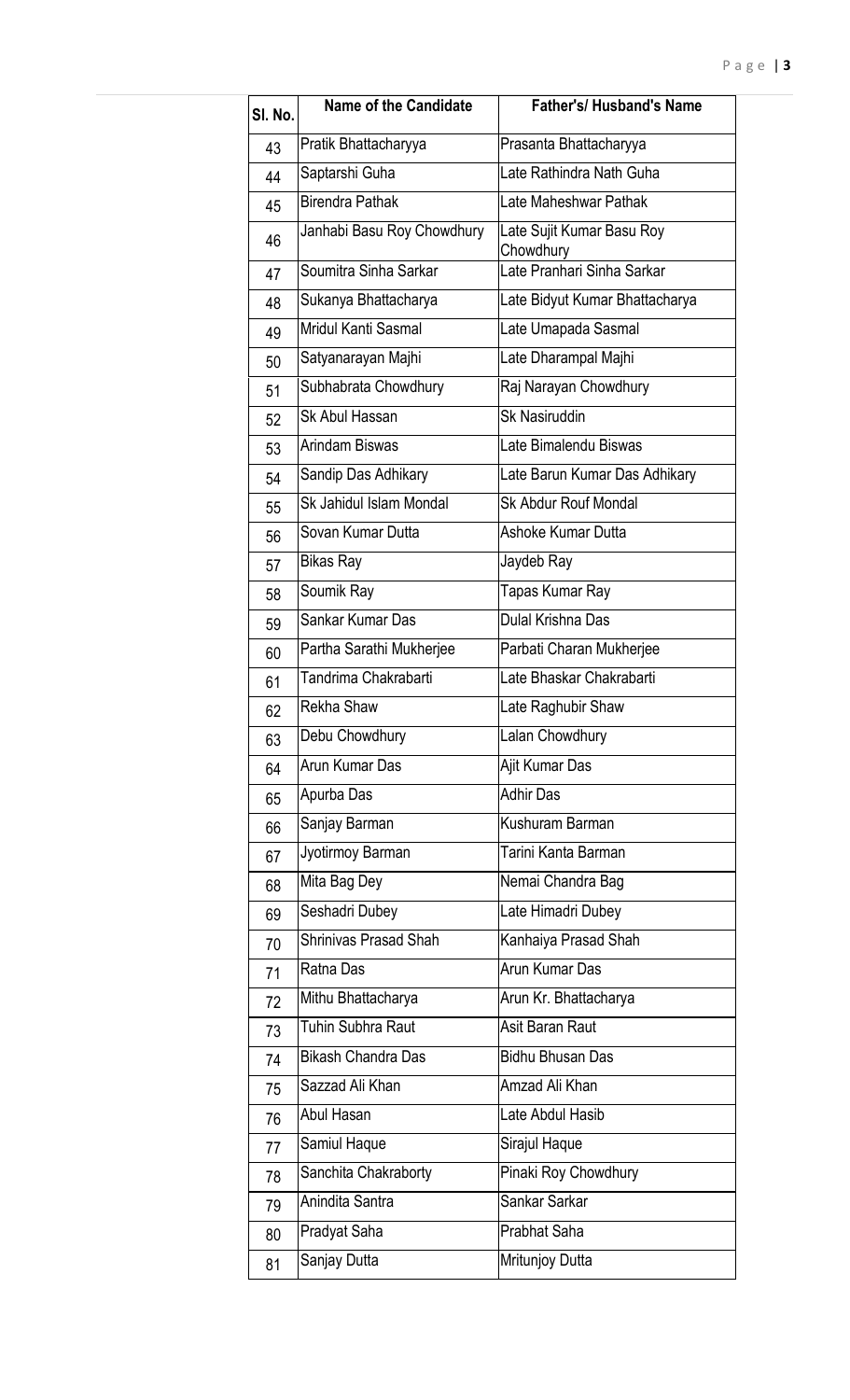| SI. No. | Name of the Candidate             | <b>Father's/ Husband's Name</b> |  |
|---------|-----------------------------------|---------------------------------|--|
| 82      | Siddhartha Sankar Roy             | Dulal Chandra Roy               |  |
| 83      | Malay Kumar Roy                   | Nirad Baran Roy                 |  |
| 84      | Anirban Dutta                     | Late Adwaita Charan Dutta       |  |
| 85      | Rangan Kumar Dutta                | Debasish Dutta                  |  |
| 86      | Nurun Nabi                        | Golam Nabi                      |  |
| 87      | Subhrojyoti Bhowmick              | Late Subrata Bhowmick           |  |
| 88      | Ishwer Chandra Jha                | Prem Shanker Jha                |  |
| 89      | Raja Savyasachi Saha              | Dulal Chandra Saha              |  |
| 90      | Argha Banerjee                    | Rajendra Nath Banerjee          |  |
| 91      | Ashish Dey                        | Ajit Kumar Dey                  |  |
| 92      | Ardhendu Shekhar Mondal           | Late Jogjiban Mondal            |  |
| 93      | Subhendu Bandyopadhyay            | Late Swaraj Kumar Bandyopadhyay |  |
| 94      | Mahadeb Dey                       | Manik Chandra Dey               |  |
| 95      | Raman Mishra                      | <b>Chhotelal Mishra</b>         |  |
| 96      | Ambuj Kumar                       | Late Jitendra Lal Das           |  |
| 97      | Mala Pal (Basak)                  | Pradip Pal                      |  |
| 98      | Md. Arif Wadood                   | Late Abdul Wadood               |  |
| 99      | Piyush Kumar                      | Late Sh. Shambhu Nath Mishra    |  |
| 100     | Debasri Haldar                    | Subhasish Muhuri                |  |
| 101     | Sandip Majumder                   | Late Bhudeb Ch. Majumdar        |  |
| 102     | <b>Chanchal Sen</b>               | Rabin Sen                       |  |
| 103     | Amritendu Chakraborty             | Purnendu Sekhar Chakraborty     |  |
| 104     | Jitendra Sharma                   | Jagan Nath Sharma               |  |
| 105     | Ritasree Das Ghosh                | Suman Kumar Ghosh               |  |
| 106     | <b>Abul Barkat</b>                | Md. Sakhauddin Mondal           |  |
| 107     | Kalindi Sharma                    | Late Palku Sharma               |  |
| 108     | Narayan Prasad                    | <b>Bharat Bhushan</b>           |  |
| 109     | Ranesh Ranjit Mondal              | Ranajit Kumar Mondal            |  |
| 110     | Sankha Das Gupta                  | Late Samit Kumar Das Gupta      |  |
| 111     | Supabitra Panda                   | Madan Mohan Panda               |  |
| 112     | Yaggyasani Mukhopadhyay           | Late Biswajit Mukhoipadhyay     |  |
| 113     | Ranjit Kumar Mukherjee            | <b>Bhabatosh Mukherjee</b>      |  |
| 114     | <b>Shital Sunwas</b>              | Md. Israil Sk.                  |  |
| 115     | Sk. Fazul-E-Khoda Bin<br>Mustapha | Sk. Golam Mustapha              |  |
| 116     | Suravi Dutta                      | Sumitava Ghosh                  |  |
| 117     | Govinda Kundu                     | Late Jagannath Kundu            |  |
| 118     | Manilal Ray                       | Late Surendra Nath Ray          |  |
| 119     | Partha Pratim Karjee              | <b>Bimal Kumar Karjee</b>       |  |
| 120     | Bijaya Mishra                     | Tapas Kumar Sasmol              |  |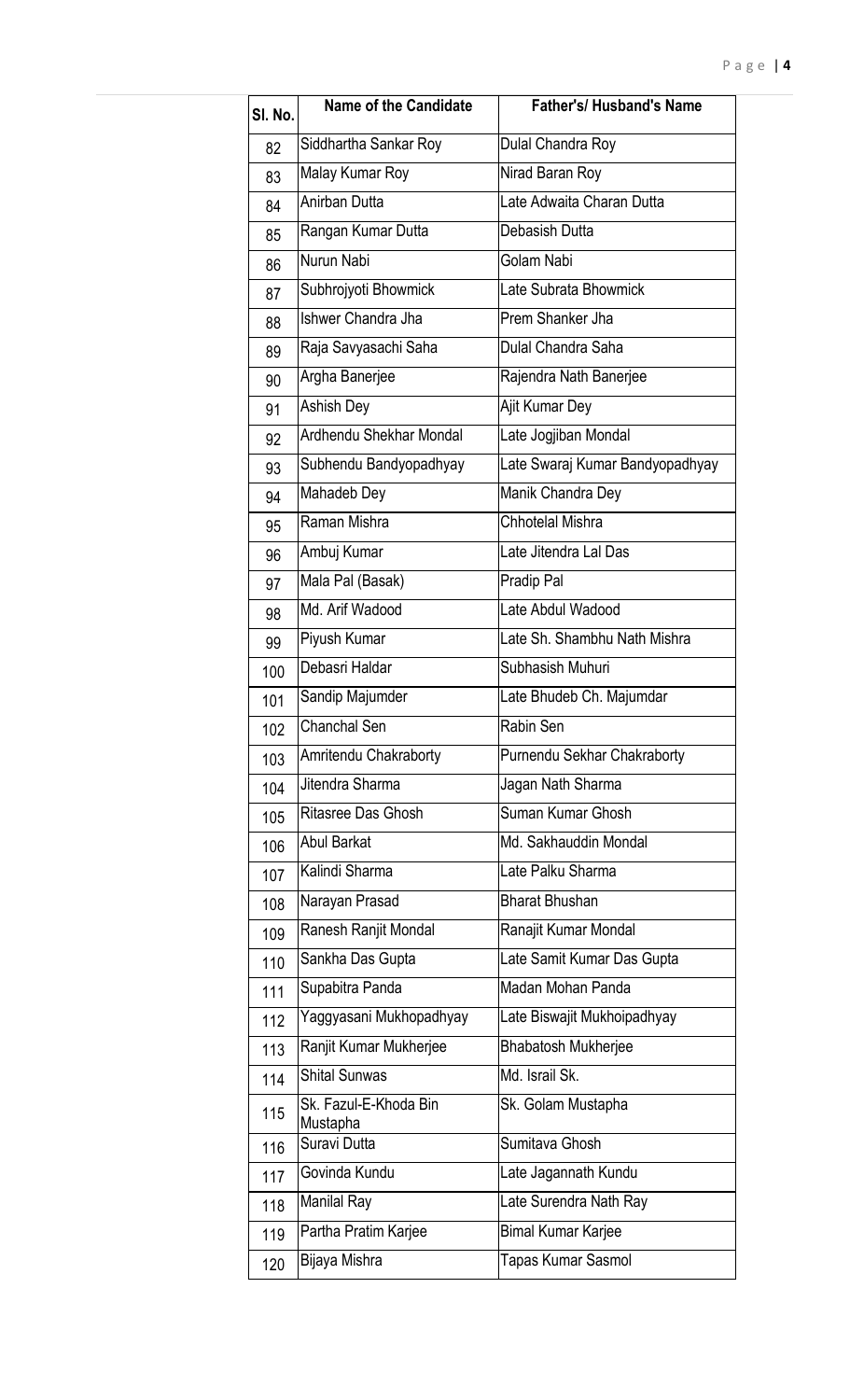| SI. No. | <b>Name of the Candidate</b> | <b>Father's/ Husband's Name</b> |
|---------|------------------------------|---------------------------------|
| 121     | Vaskar Narayan Sen Gupta     | Asok Kumar Sen Gupta            |
| 122     | Arif-Uz-Zaman                | Late Akhtar-Uz-Zaman            |
| 123     | Shubgha Dey                  | Late Sambhu Nath Dey            |
| 124     | Shek Raju                    | Late Shek Umar Ali              |
| 125     | Jyotirmoy Ghosh              | Prodip Kumar Ghosh              |
| 126     | <b>Bitan Das</b>             | Sudhir Kumar Das                |
| 127     | Pinky Chowdhury              | Lal Chand Chowdhury             |
| 128     | Suman Das                    | Subhas Das                      |
| 129     | Swaminathan Trivedi          | Lakshminarayan Trivedi          |
| 130     | Kaushik Chakraborty          | Late Jayanta Chakraborty        |
| 131     | Anango Bhattacharya          | Naba Kumar Bhattacharya         |
| 132     | Sanchari Bhadra              | Shambhu Nath Bhadra             |
| 133     | Ooiseeroop Sinha             | <b>Bidyut Sinha</b>             |
| 134     | Arijit Sarkar                | Nikhil Sarkar                   |
| 135     | Prasanta Kapri               | Ananta Kapri                    |
| 136     | Mousumi Nandy                | Gangadhar Nandy                 |
| 137     | Md. Salim Ali Sanfui         | Late Md. Saukat Ali Sanfui      |
| 138     | Jadu Nath Ghosh              | Late Dhirendra Nath Ghosh       |
| 139     | Ruma Ghosh                   | Sasti Charan Ghosh              |
| 140     | Mithusree Boral Ghosh        | Champak Ghosh                   |
| 141     | Srabanti Das                 | Samar Kumar Das                 |
| 142     | Samarjit Sarkar              | Late sisir Kumar Sarkar         |
| 143     | Deb Kumar Chandra            | Naba Kumar Chandra              |
| 144     | Navneet Sharma               | Late Sh. S.D. Sharma            |
| 145     | <b>Rhirantan Debnath</b>     | Rajendra Kr. Debnath            |
| 146     | Soumi Bose                   | Late Madhu Sudan Bose           |
| 147     | Joydeep Mukherjee            | Jitendra Nath Mukherjee         |
| 148     | Ranajit Roy                  | Ranjan Kumar Roy                |
| 149     | Sudipto Ghatak               | Late Jagabandhu Ghatak          |
| 150     | Sayontan Chowdhury           | Late Manas Chowdhury            |
| 151     | Ujjwal Baral                 | Late Tapan Kr. Baral            |
| 152     | Rumela Chakrabarty           | Sourish Chakrabarty             |
| 153     | Sunita Rani                  | Sh. Ram Kishore                 |
| 154     | Soumak Patra                 | Late Ushakar Patra              |
| 155     | Debjani Saha                 | Arnab Sadhu                     |
| 156     | Ujjwal Chandra Dey           | Manindra Chandra Dey            |
| 157     | Nayan Tara Bala              | Late Jamini Kanta Bala          |
| 158     | Avijit Kumar Ray             | Harendra Nath Roy               |
| 159     | <b>Shrinivas Prasad Shah</b> | Kanhaiya Prasad Shah            |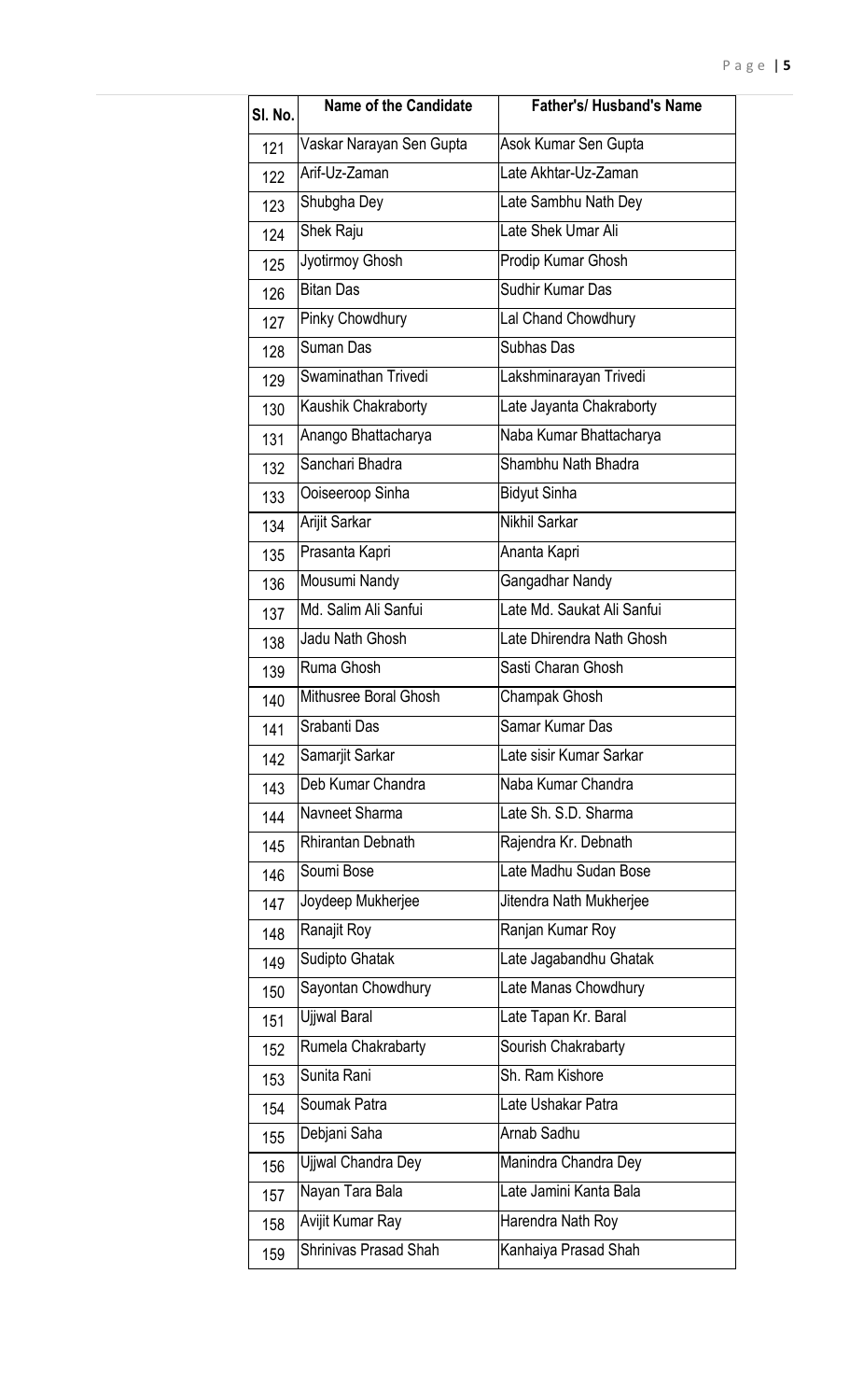| SI. No. | Name of the Candidate            | <b>Father's/ Husband's Name</b>                              |
|---------|----------------------------------|--------------------------------------------------------------|
| 160     | Arvind Wishwabandhu              | Shiv Narain Lal Karn                                         |
| 161     | Md. Yusuf Ali                    | Sk. Alimuddin                                                |
| 162     | Sakshi Goipal Choubey            | Subhas Chandra Choubey                                       |
| 163     | Suvra Sen                        | Tushar Ranjan Sen                                            |
| 164     | <b>Abhishek Ganguly</b>          | Apurba Kumar Ganguly                                         |
| 165     | Radheshyam Singh                 | Late Rameshram Singh                                         |
| 166     | Chaiti Dey Mallick               | Santanu Mallick                                              |
| 167     | Arindam Dutta                    | Mriganka Dutta                                               |
| 168     | Sambhulal Dhar                   | Sanaklal Dhar                                                |
| 169     | Suranjana De (Sarkar)            | Dulal Chandra De                                             |
| 170     | Vishnu Dattarai                  | Late Ram Chandar Rai                                         |
| 171     | Md. Shahab Shamim                | Md. Shamim Alam                                              |
| 172     | <b>Gurpreet Singh</b>            | Kuldip Singh                                                 |
| 173     | Koushik Singh                    | Late Tarini Prasad Singh                                     |
| 174     | Santiago Roy                     | Dharani Kumar Roy                                            |
| 175     | Mir Anowar                       | Late Mir Safir                                               |
| 176     | Tapas Saha                       | Arabinda Saha                                                |
| 177     | Soma Biswas                      | Nimai Chand Biswas                                           |
| 178     | Abu Fattah Hoque                 | Samsul Hoque                                                 |
| 179     | Neeraj Sharma                    | Sh. L.R. Sharma                                              |
| 180     | Rajdeep Bhattacharya             | Debaprasad Bhattacharya                                      |
| 181     | Abhisek Banerjee                 | Chitta Ranjan Banerjee                                       |
| 182     | <b>Shareg Siddique</b>           | Md. Siddique                                                 |
| 183     | Rapti Sinha                      | Siddhartha Sinha                                             |
| 184     | Md. Hadiur Rahaman               | <b>Maula Box Mollick</b>                                     |
| 185     | Saurabh Goel                     | Sh. Sada Ram Goel                                            |
| 186     | Indra Narayan Patra              | Late Kamal Bindu Patra                                       |
| 187     | Subhash Barman                   | Bijoy Chandra Barman                                         |
| 188     | Atreyee Debnath                  | Late Dilip Kumar Debnath, W/o.<br>Syama Prasad Chattopadhyay |
| 189     | Anirban Tarafder                 | Mrinmoy Tarafder                                             |
| 190     | Kalipada Das                     | Late Haridas Das                                             |
| 191     | Tanumoy Paloi                    | Tapas Kumar Paloi                                            |
| 192     | Sk. Hasiful Islam Mandal         | Sk. Sanowar Ali Mandal                                       |
| 193     | Narmada                          | Sh. Khajan Singh                                             |
| 194     | Shaikh Taj Mohammed              | Sk. Jahangir Hossain                                         |
| 195     | Manabendra Nath<br>Bandyopadhyay | Late Rabindranath Bandyopadhyay                              |
| 196     | Subrata Das                      | Late Sisir Kanti Das                                         |
| 197     | Shyam Kumar Choubey              | Hari Shankar Choubey                                         |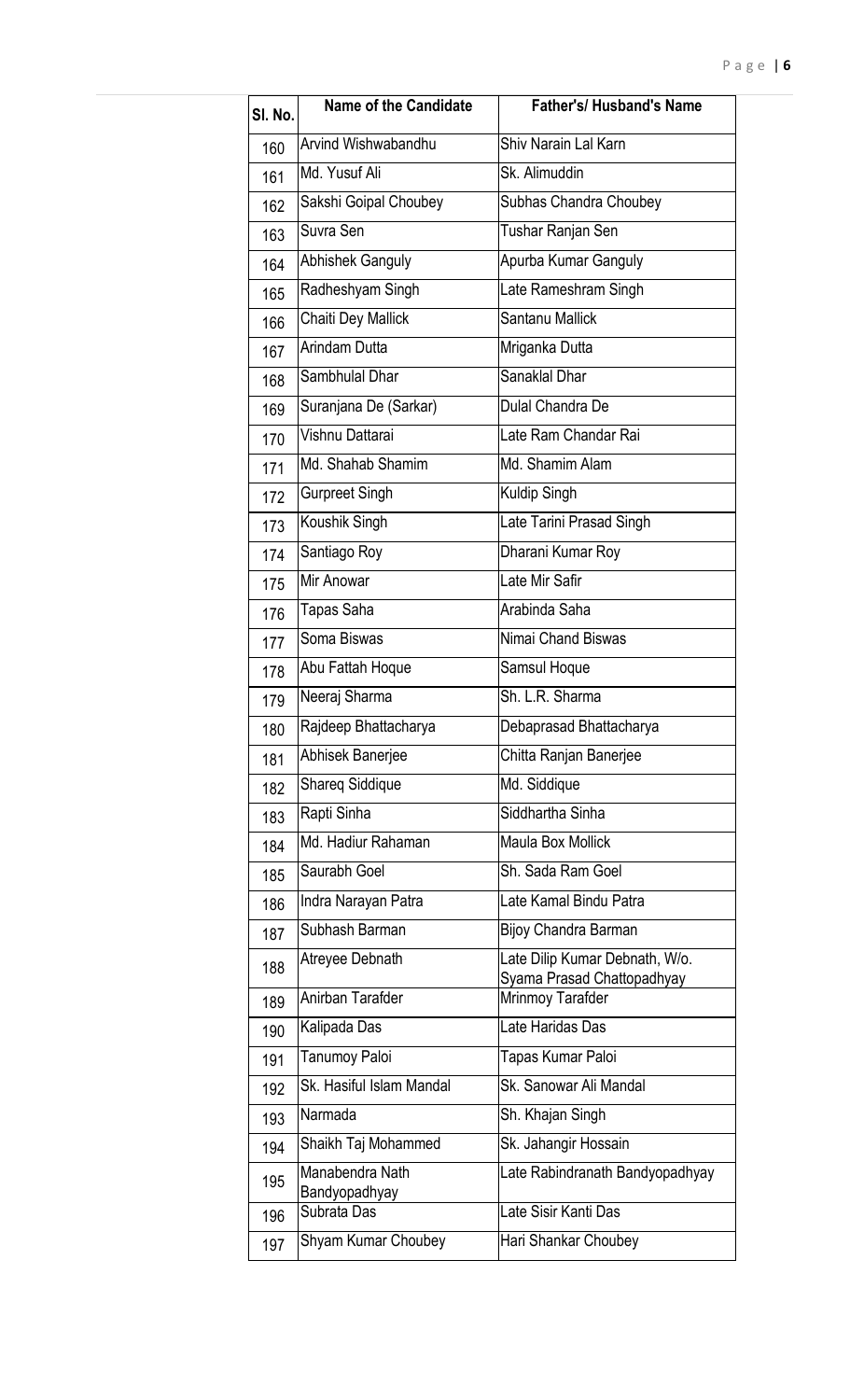| SI. No. | <b>Name of the Candidate</b> | <b>Father's/ Husband's Name</b> |
|---------|------------------------------|---------------------------------|
| 198     | <b>Banalata Das</b>          | Tarun Kumar Das                 |
| 199     | <b>Shaibal Basu</b>          | Late Subhas Basu                |
| 200     | Prithwis Bandyopadhyay       | Samarajit Bandyopadhyay         |
| 201     | Partha Ganguly               | Netai Ganguly                   |
| 202     | <b>Uddipan Chatterjee</b>    | Late Uday Chatterjee            |
| 203     | Gangadhar Mahato             | Narayan Chandra Mahato          |
| 204     | Kartikey Kumar Choudhary     | Indra Bhushan Choudhary         |
| 205     | Nandini Chakraborty          | Kalyan Chakraborty              |
| 206     | Aiswarjya Gupta              | Chittapriya Ghosh               |
| 207     | <b>Birendra Pathak</b>       | Late Maheshwar Pathak           |
| 208     | Swatilekha Pal               | Dr. Manabananda Pal             |
| 209     | Saheb Banerjee               | Abanti Banerjee                 |
| 210     | Afsaruddin Sarkar            | Alauddin Sarkar                 |
| 211     | Sudip Bhattacharya           | Subrata Bhattacharya            |
| 212     | Manas Bhattacharyya          | Prabhat Kr. Bhattacharyya       |
| 213     | Arun Kumar Paul              | <b>Ashutosh Paul</b>            |
| 214     | Rajdoot Maity                | Chandi Charan Maity             |
| 215     | Shamima Khatoon              | Farooque Ahmed                  |
| 216     | Debjani Guchhait             | Kishori Mohan Guchhait          |
| 217     | Jasojeet Mukherjee           | Ranajit Mukherjee               |
| 218     | Amitava Bhattacharya         | Dolan Kanti Bhattacharya        |

Admit Cards in favour of the above 218 (two hundred and eighteen) applicants are being dispatched through registered post. Applicants who would not receive their Admit Card by **December 14, 2020**, may collect duplicate Admit Card from the Recruitment Cell, 6th Floor, Room No. 654, Sesqui-Centenary Building, High Court, Calcutta, on **December 15, 2020 (Tuesday)**, **December 16, 2020 (Wednesday)** & **December 17, 2020 (Thursday)**, by appearing personally or through his/her authorized person along with any photo identity proof with a photocopy thereof.

## **LIST - B**

The applicants, whose names are appearing in the list below, are required to produce relevant documents, as mentioned against their names, before the Recruitment Cell, 6th Floor, Room No. 654, Sesqui-Centenary Building, High Court, Calcutta, on **December 15, 2020**, **December 16, 2020** & **December 17, 2020**, by appearing personally or through his/her authorized person, to make themselves provisionally eligible to appear in the preliminary test (OMR based), subject to production of certificate of experience (as specified in the Notification No. 1679-RG, dated June 17, 2020) and/or production of other requisite documents and removal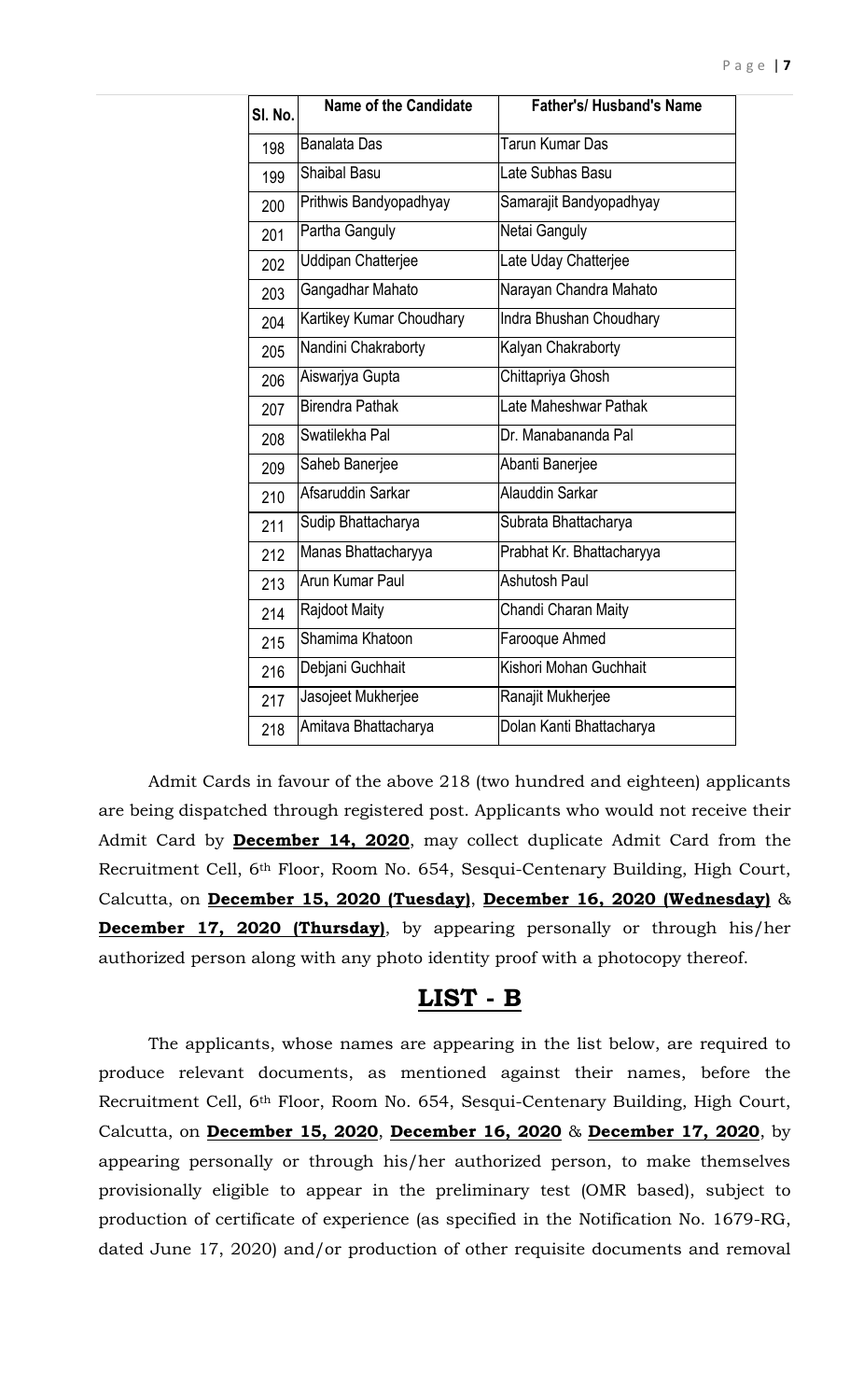of defects (if any) in their applications, as and when called. If any of the applicant, whose names are appearing in the list below, fails to produce the required documents within the dates & time so stipulated, he/she would be treated as ineligible to appear in the recruitment process.

## **Under no circumstances, request of change/alteration of date and time of production of documents will be entertained.**

Admit Cards of the applicants, whose names are appearing in the list below, will be issued and handed over to them only after production of valid documents, as specified against their names.

| Sl.            | Name of the                    | <b>Father's / Husband's</b>                                                       | Document to be produced                                                                                                                                                                               |
|----------------|--------------------------------|-----------------------------------------------------------------------------------|-------------------------------------------------------------------------------------------------------------------------------------------------------------------------------------------------------|
| No.            | Candidate                      | <b>Name</b>                                                                       |                                                                                                                                                                                                       |
| 1 <sub>1</sub> | Chandan Kumar<br><b>Barman</b> | Satyendranath Barman                                                              | 1. Self attested photocopy of Admit<br>Card/Certificate<br>of<br>Madhyamik/<br>equivalent examination as an age<br>proof document.                                                                    |
| 2.             | Subrata Basu                   | Aniruddha Talukder                                                                | 1. Self attested photocopy of Admit<br>Card/Certificate<br>of<br>Madhyamik/<br>equivalent examination as an age<br>proof document.                                                                    |
| 3.             | Moumita<br>Chakraborty         | Late Bidyut Ranjan<br>Chakraborty                                                 | 1. Certificate of experience of 7 years'<br>of practice in proper form. OR<br>undertaking<br>2. Letter<br>of<br>as<br>per<br>Notification No. Notification<br>No.<br>1834-RG, dated June 30, 2020.    |
| 4.             | Anjana Banerjee                | <b>Bratin Kumar Dey</b>                                                           | 1. Certificate of experience of 7 years'<br>of practice in proper form. OR<br>2. Letter<br>of<br>undertaking<br>as<br>per<br>Notification<br>No. Notification<br>No.<br>1834-RG, dated June 30, 2020. |
| 5.             | Arunanshu<br>Banerjee          | Rabindra Nath<br>Banerjee                                                         | 1. Certificate of experience of 7 years'<br>of practice in proper form. OR<br>of<br>undertaking<br>2. Letter<br>as<br>per<br>Notification<br>No. Notification<br>No.<br>1834-RG, dated June 30, 2020. |
| 6.             | <b>Kaustav Basu</b>            | Late Kanai Lal Basu                                                               | 1. Certificate of experience of 7 years'<br>of practice in proper form. OR<br>2. Letter<br>undertaking<br>of<br>as<br>per<br>Notification No. Notification<br>No.<br>1834-RG, dated June 30, 2020.    |
| 7.             | Srijani<br>Bhattacharya        | $D/O$ . Dr.<br>Satchidananba<br>Bhattacharya, W/o<br>Shourja Shankar<br>Mukherjee | Certificate of experience of 7 years'<br>1.<br>of practice in proper form. OR<br>2. Letter<br>of<br>undertaking<br>as<br>per<br>Notification No. Notification No.<br>1834-RG, dated June 30, 2020.    |
| 8.             | <b>Arijit Dey</b>              | Rama Prasad De                                                                    | 1. Certificate of experience of 7 years'<br>of practice in proper form. OR<br>2. Letter<br>undertaking<br>of<br>as<br>per<br>Notification<br>No. Notification<br>No.<br>1834-RG, dated June 30, 2020. |
| 9.             | Prosenjit<br>Mukherjee         | Gour Chandra<br>Mukherjee                                                         | 1. Certificate of experience of 7 years'<br>of practice in proper form. OR<br>2. Letter<br>of<br>undertaking<br>as<br>per<br>Notification<br>No. Notification<br>No.<br>1834-RG, dated June 30, 2020. |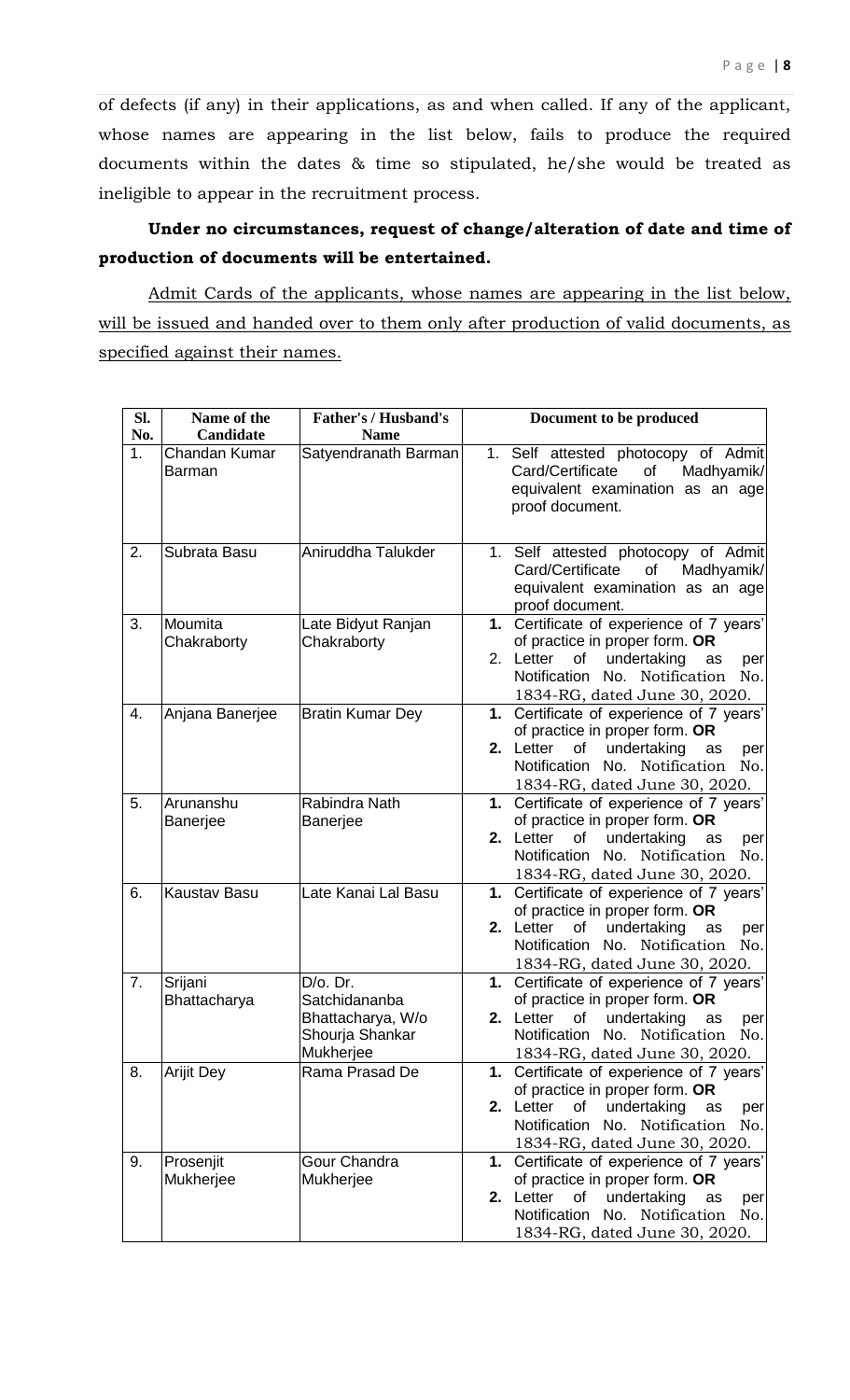| SI. | Name of the           | <b>Father's / Husband's</b> | Document to be produced                        |
|-----|-----------------------|-----------------------------|------------------------------------------------|
| No. | <b>Candidate</b>      | <b>Name</b>                 |                                                |
| 10. | Shruti Ray Lahiri     | Debashis Ray                | 1. Certificate of experience of 7 years'       |
|     |                       |                             | of practice in proper form. OR                 |
|     |                       |                             | undertaking<br>2. Letter<br>of<br>as<br>per    |
|     |                       |                             | No. Notification<br>Notification<br>No.        |
|     |                       |                             | 1834-RG, dated June 30, 2020                   |
| 11. | <b>Sreejit Ghosh</b>  | Sreenkhal Kumar             | 1. Certificate of experience of 7 years'       |
|     |                       | Ghosh                       | of practice in proper form. OR                 |
|     |                       |                             | Letter<br>undertaking<br>of<br>2.<br>as<br>per |
|     |                       |                             | No. Notification<br>Notification<br>No.        |
|     |                       |                             | 1834-RG, dated June 30, 2020.                  |
| 12. | Sushil Kumar          | Surendra Shukla             | 1. Certificate of experience of 7 years'       |
|     | Shukla                |                             | of practice in proper form. OR                 |
|     |                       |                             | 2. Letter<br>undertaking<br>of<br>as<br>per    |
|     |                       |                             | <b>Notification</b><br>No. Notification<br>No. |
|     |                       |                             | 1834-RG, dated June 30, 2020.                  |
| 13. | Suruchi Das           | <b>Bimal Kumar Das</b>      | 1. Certificate of experience of 7 years'       |
|     |                       |                             | of practice in proper form. OR                 |
|     |                       |                             | 2. Letter<br>of<br>undertaking<br>as<br>per    |
|     |                       |                             | Notification No. Notification<br>No.           |
|     |                       |                             | 1834-RG, dated June 30, 2020.                  |
| 14. | Md. Nuruddin          | Late Majam Ali Munchi       | 1. Certificate of experience of 7 years'       |
|     | Ahmed                 |                             | of practice in proper form. OR                 |
|     |                       |                             | undertaking<br>of<br>2. Letter<br>as<br>per    |
|     |                       |                             | Notification No. Notification<br>No.           |
|     |                       |                             | 1834-RG, dated June 30, 2020.                  |
| 15. | Souri Ghosal          | Sankar Ghoshal              | 1. Certificate of experience of 7 years'       |
|     |                       |                             | of practice in proper form. OR                 |
|     |                       |                             | undertaking<br>2.<br>Letter<br>of<br>as<br>per |
|     |                       |                             | Notification No. Notification<br>No.           |
|     |                       |                             | 1834-RG, dated June 30, 2020.                  |
| 16. | <b>Bidotma Tirkey</b> | <b>Peter Tirkey</b>         | 1. Certificate of experience of 7 years'       |
|     |                       |                             | of practice in proper form. OR                 |
|     |                       |                             | 2. Letter<br>of<br>undertaking<br>as<br>per    |
|     |                       |                             | <b>Notification</b><br>No. Notification<br>No. |
|     |                       |                             | 1834-RG, dated June 30, 2020.                  |
| 17. | Susnigdha Biswas      | <b>Proshanto Kumar</b>      | 1. Certificate of experience of 7 years'       |
|     |                       | <b>Biswas</b>               | of practice in proper form. OR                 |
|     |                       |                             | 2. Letter<br>of<br>undertaking<br>as<br>per    |
|     |                       |                             | Notification<br>No. Notification No.           |
|     |                       |                             | 1834-RG, dated June 30, 2020.                  |
| 18. | Gouri Burman          | Prem Hari Burman            | 1. Self attested photocopy of Admit            |
|     |                       |                             | Card/Certificate<br>of<br>Madhyamik/           |
|     |                       |                             | equivalent examination as an age               |
|     |                       |                             | proof document. AND                            |
|     |                       |                             | 2. Certificate of experience of 7 years'       |
|     |                       |                             | of practice in proper form. OR                 |
|     |                       |                             | 3. Letter<br>of<br>undertaking<br>as<br>per    |
|     |                       |                             | <b>Notification</b><br>No. Notification<br>No. |
|     |                       |                             | 1834-RG, dated June 30, 2020.                  |

# **LIST- C**

The following list contains the names of the applicants who are not eligible to appear in the instant recruitment process on the ground specified against their names.

| SI.<br>No. | <b>Name of Candidate</b>    | <b>Father's/Husband's Name</b> | <b>Reasons for ineligibility</b>                                      |
|------------|-----------------------------|--------------------------------|-----------------------------------------------------------------------|
|            | <b>Minakshi Chakraborty</b> | <b>Samir Kumar Chakraborty</b> | Less than 07 years<br>continuous practicing<br>experience as Advocate |